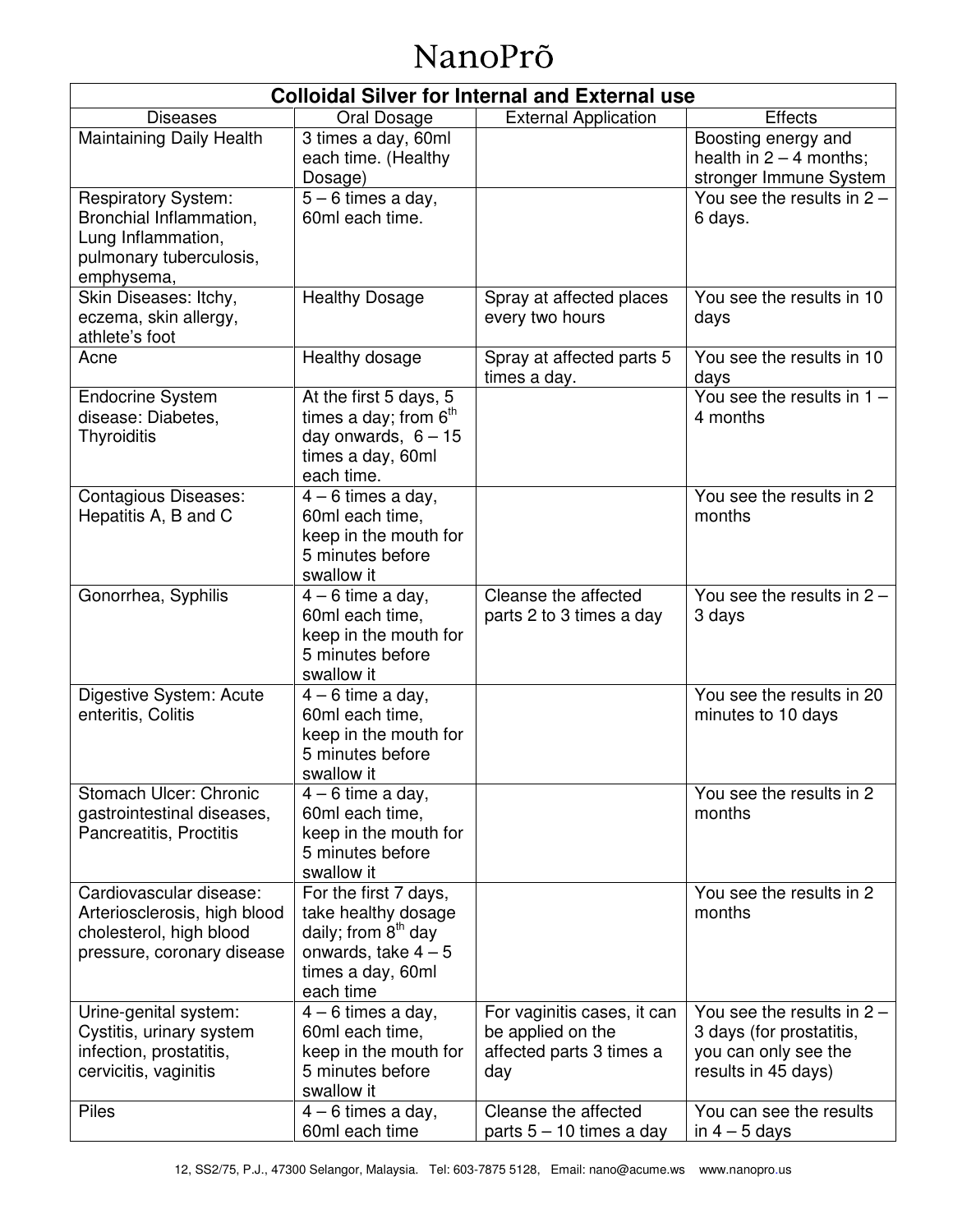# NanoPrõ

### **The medicinal value of silver now and in ancient time**

According to Chinese records, when Emperor Shi Zhong inflicted the eye disease, the imperial court doctor prescribed medicines that contain silver to cure his eye disease. The pupa of cicada that have amazing effect on diabetes and boost one sex drive and the leave it feed on (mulberry leave) have a high content of silver. Li Ming Lai, a well known Korean doctor in ancient time used silver in his prescriptions to treat people who suffer from piles.

Emperors of the world in ancient time kept food and drink in pure silver ware as it can sterilize to kill the germs in it. Ancient Macedonian used silver to cover wounds to speed up the healing process. In the American Wild West, the pioneers in those days put the silver coin in bucket to keep the milk fresh. In Chinese Imperial court, silver necklace was used in the preparation of medicines.

The Chinese ancient medical book Pen Cao Kang Mu also recorded the overall medicinal value of silver: good for the well being of the body, pharmaceutical effect on internal organs, remove toxins from body, lowering of fats and good for longevity. Many water purifying machines use silver to keep water free from bacteria.

It is used in water purifying system in NASA, it is also used in the purifying of water on board of Boeing airplanes. It is used in Swiss Water Purification system; it is also used in Netherlands National water Purification System. Qing Hua Yuan Sing Biopharmaceutical Company, a subsidiary under Qing Hua University equipped with the latest technology, has came up with Nano Silver which can treat various women's diseases and also Nano Silver Plaster which can curb breeding of bacteria.

### **Colloidal Silver – an achievement in the latest Nano Technology**

Colloidal Silver, the end product when 99.99% pure silver is decomposed into nano particles through a physical process, is an odourless, colourless clear liquid that will not stick together or settle down. The size of Colloidal Silver particle is about 5 – 15 nano, 500 – 1000 times smaller than the most minute red cell, it can be readily absorbed by the body like a sponge. The process, most scientists agree is the most appropriate method to use silver.

The advent of nano technology in the 20<sup>th</sup> century has greatly pushed the effectiveness of silver in fighting bacteria to a higher level. As nano silver particle (like Colloidal Silver) has an obvious effect on bacteria, it is said its effectiveness is much better than the conventional Silver ion. Comparatively, it is 200 times better than the minute silver particle. The most recent research and clinical proof have shown that silver can deal with golden staphylococcus, white coloured candida etc.

The body can take in Colloidal Silver without trouble, and is readily carried by the body liquid to other parts of the organs. If our body can maintain  $5 - 7$  part of colloidal silver, then our body can fight various virus, fungus and bacteria with ease, it is akin our body has a second immune system. In addition to that, it can also reduce virus produced by the activities of bacteria. This second immune system is parallel to our natural immune system, and it can fight most contagious and infectious diseases.

#### Test in blood

Before taking Colloidal Silver, red cells stay close together in a line formation, and obviously you cannot find any active enzyme.

After taking Colloidal Silver, red cells start to disperse, and you can see active enzyme in action.